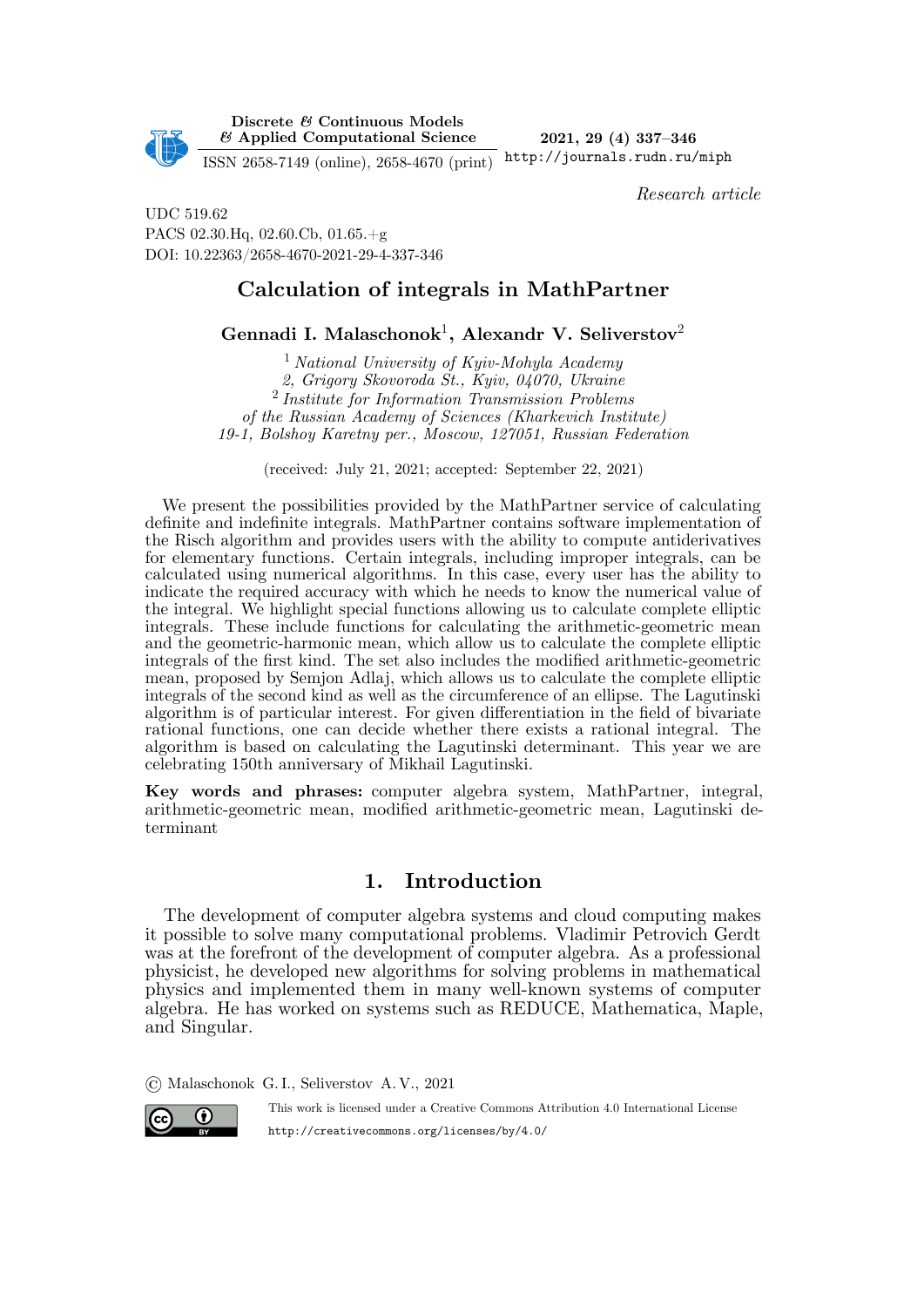Today, many useful programs and cloud services are available. A new generation of computer algebra systems is actively developing. They are cloudbased systems freely available on the Internet. The MathPartner service is a nice example of this  $[1]-[4]$ . Free access to the MathPartner service is possible at http://mathpar.ukma.edu.ua/ as well as http://mathpar.com/.

In this review, we consider only a small area of MathPartner application, namely the calculation of definite and indefinite integrals. Symbolic computations and estimates of the computational complexity are of the greatest interest [5]–[9]. However, in some cases, symbolic computations need to be supplemented with numerical methods. In particular, this is true when calculating special functions [10], [11]. For example, elliptic integrals are used to calculate the period of the simple pendulum [12] as well as some properties of porous materials [13], [14].

Robert Henry Risch proposed a method to integrate elementary<br>nctions [15], [16]. The method was later improved by Manuel functions [15], [16]. The method was later improved by Manuel Bronstein [17]. In 2010–2019, an algorithm based on the Liouville– Risch–Davenport–Trager–Bronstein theory was developed at the Laboratory of Algebraic Computations of Derzhavin Tambov State University. A series of papers on symbolic integration algorithms was published by Svetlana Mikhailovna Tararova [18] and Vyacheslav Alekseevich Korabelnikov [19], [20]. The procedures were developed using object-oriented programming in Java. Their description is given in cited publications. Since the symbolic integration theory has not yet been completed, this algorithm can be considered as a good basis for further theoretical and practical development in this important area.

Historically, the first major symbolic integration project was the IBM Scratchpad project led by Richard Dimick Jenks. The development of this project as a commercial one was later stopped by the company. However, he played an important role in the development of the theory of symbolic integration and attracting interest in it.

Many general computer algebra systems today support symbolic integration of elementary functions. However, they all have a common drawback that is the incompleteness of solving the problem of symbolic integration. Another drawback is the lack of a detailed description of the procedural implementation and the technical possibility of further development of the package of procedures. The most famous example is the cloud-based SAGE system, which provides access to old open source packages that have long been discontinued. On the other hand, commercial systems do not give users access to their packages of procedures, and they do not have specialists who can complete the theory of calculating the antiderivative for the composition of simple elementary functions.

Experiments with integration problems from mathematical analysis textbooks show that many problems can be solved using any of the systems such as Mathematica, Maple, and MathPartner. Nevertheless, for each of them, one can find functions that have an antiderivative, but it is not calculated by this system. The MathPartner symbolic integration package is one of the newest packages in this area. It is developed in Java and is the most promising for further development.

In a series of important works, Mikhail Nikolaevich Lagutinski (1871–1915) developed a method for determining integrals of polynomial ordinary differen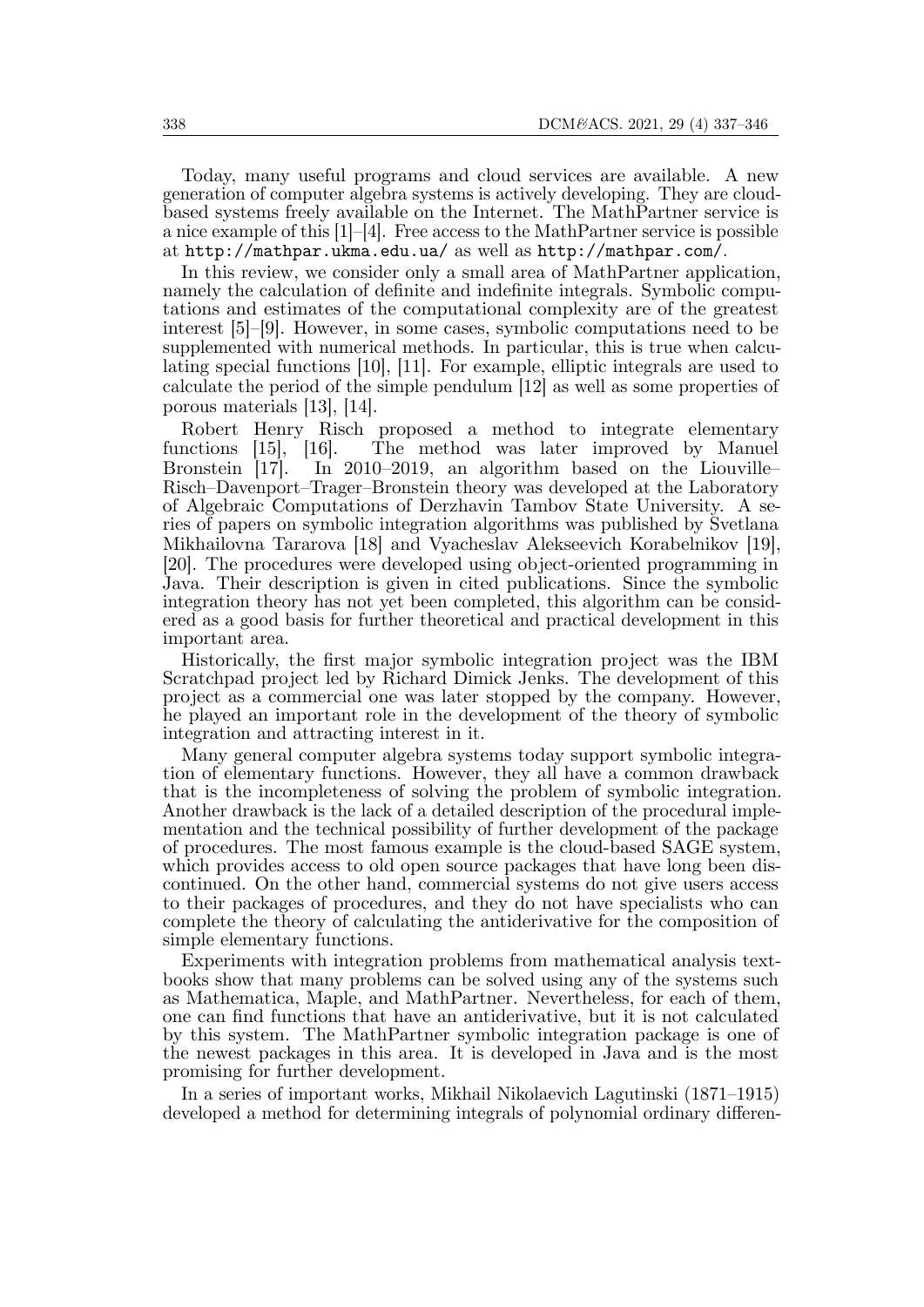tial equations in finite terms. He also developed the theory of integrability in finite terms of such systems of equations [21]–[23]. Lagutinski was an outstanding mathematician. He had worked at Kharkiv and died during the First World War. In this article, we also consider the Lagutinski method.

Note that he published his papers as Lagoutinsky using the French spelling [24], [25]. The authors are grateful to Mikhail Malykh for comments and historical notes about M. N. Lagutinski.

## **2. Integrals of some functions**

#### **2.1. Indefinite integrals**

To calculate the indefinite integral of an elementary function  $f(x)$  one can run the command  $\text{int}(f)dx$ , where x is declared in the environment SPACE. Five number sets Q, R, R64, C, and C64 can be used. Over the field ℚ, pure symbolic computations are done. For example, let us calculate

 $\int 2x \sin(x^2) dx$  $SPACE = Q[x]$ ;  $f = 2*x * \sin(x^2);$  $\int(f) d x$ ; The output is equal to  $(-1)\cos(x^2)$ . Next, let us calculate  $\int (3x^2 + 2)^2 dx$ :  $SPACE = Q[x]$ ;  $\int_{(3x^2+2)^2} dx$ ; The output is equal to  $(9/5)x^5 + 4x^3 + 4x$ .

#### **2.2. Definite integrals (the numerical algorithm)**

A definite integral ∫  $\boldsymbol{b}$  $\overline{a}$  $f(x)$  dx can be calculated by means of the command  $\text{Nint}(f, a, b, \varepsilon, N)$ , where  $\varepsilon$  means the approximation to  $\varepsilon$  decimals and N denotes the number of points in the Gaussian formula (optional). These

parameters can be omitted. For example, let us calculate 42 decimal places of the integral ∫  $\pi$  $\sin x \, dx$ :

 $\overline{0}$  $SPACE = R[x]$ ; MachineEpsilonR = 42; FLOATPOS = 42;

 $\int(\sin(x), 0, \pi)$ ; The output is equal to 2.000000000000000000000000000000000000000000. Next, let us approximate  $\pi$ :

 $SPACE = R[x]$ ; MachineEpsilonR = 43; FLOATPOS = 42;  $2*\Nint(\sqrt{1-x^2}, -1, 1);$ 

The output is equal to 3.141592653589793238462643383279502884197169. All 42 decimal places are accurate.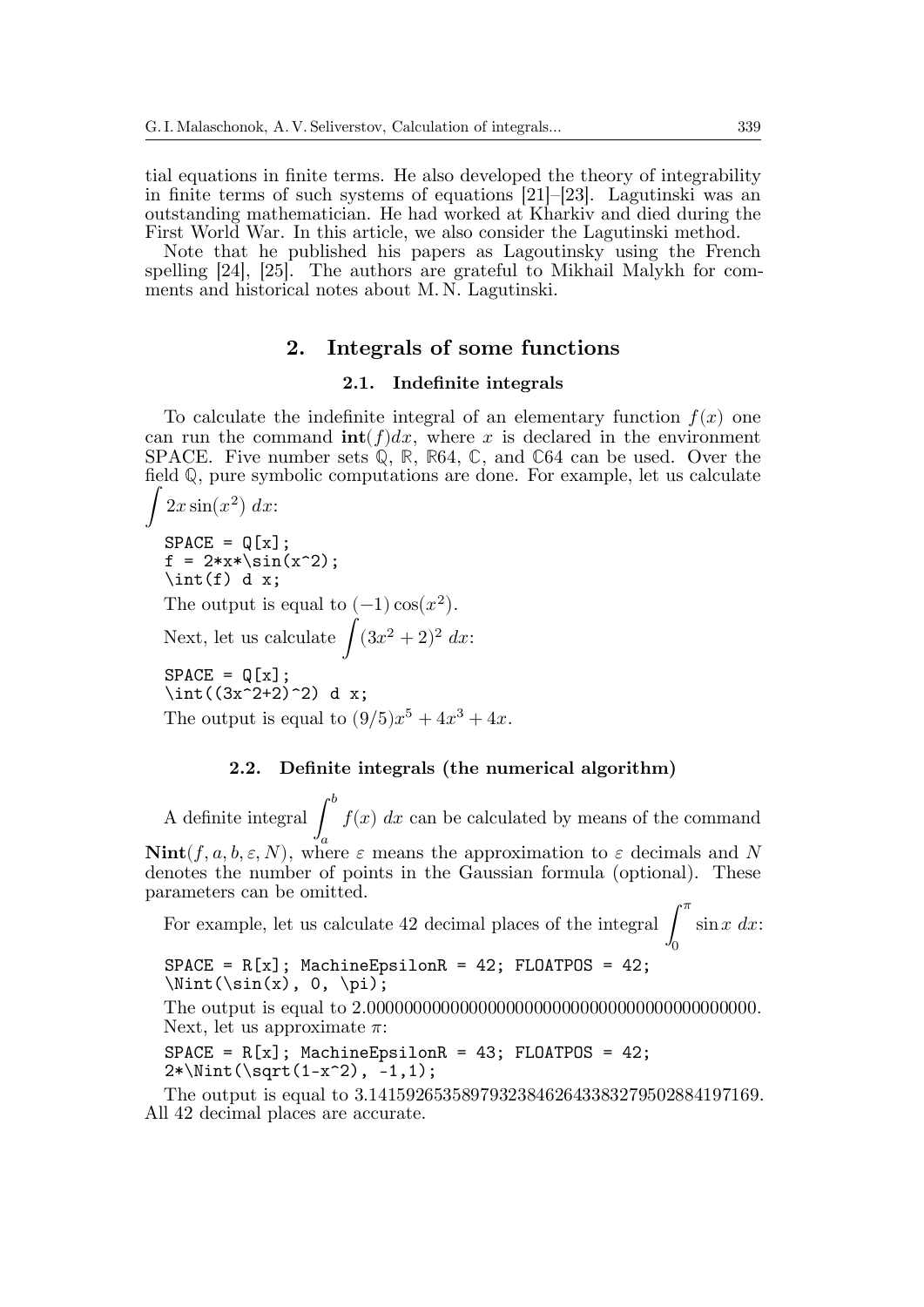Let us consider improper integrals of the first kind ∫  $\boldsymbol{b}$ can be equal to  $\pm\infty$ . The integral can be calculated by means of the command  $f(t)$  dt, where a or b  $\textbf{Nint}(f, a, b, [q_1, \cdots, q_m], \varepsilon, N)$ , where  $[q_1, \cdots, q_m]$  denotes the set of extreme points of the function f inside the interval of integration  $(a, b)$ , the answer is the approximation to  $\varepsilon$  decimals, and N denotes the number of points in the Gaussian formula (optional). In fact, three parameters  $[q_1, \dots, q_m], \varepsilon$ , and N can be omitted. If the extreme points are not indicated, then the correctness of the output is ensured when the integrand is monotonic on the interval of integration.

For example, let us calculate ∫  $+\infty$ −∞  $\exp \{-(x-5)^2\} dx$  $SPACE = R64[x];$  $f = \exp^{-((x-5)^2)};$  $\int(f, -\infty, \infty)$ ; The output is equal to 1.77. Next, let us calculate ∫ ∞  $\overline{0}$  $\exp\{-x\} dx$ :  $SPACE = R[x]$ ; MachineEpsilonR = 45; FLOATPOS = 45;  $\int(\exp(-x), 0, \infty)$ ;

The output is equal to 1.000000000000000000000000000000000000000000000, where all 45 decimal places are accurate.

#### **2.3. The complete elliptic integrals**

For some improper integrals, more efficient calculation methods are known. Let us consider complete elliptic integrals [10], [12]. For positive numbers  $a > 0$  and  $b > 0$ , the complete elliptic integral of the first kind can be calculated by means of the arithmetic-geometric mean

$$
I(a,b) = \int_0^{\pi/2} \frac{d\varphi}{\sqrt{a^2 \cos^2 \varphi + b^2 \sin^2 \varphi}} = \frac{\pi}{2\mathbf{AGM}(a,b)},
$$

where  $\text{AGM}(a, b)$  denotes the arithmetic-geometric mean of a and b. It is equal to the limit of both sequences  $a_n$  and  $b_n$ , where  $a_0 = a, b_0 = b$ ,  $a_{n+1} =$ 1  $\frac{1}{2}(a_n + b_n)$ , and  $b_{n+1} = \sqrt{a_n b_n}$ . The proof is based on the equality  $I(a, b) = I((a + b)/2, \sqrt{ab})$ . Of course, if  $a = b$ , then  $I(a, a) = \pi/2a$ .

On the other hand, the geometric-harmonic mean  $\text{GHM}(a, b)$  is equal to the limit of both sequences  $a_n$  and  $b_n$ , where  $a_0 = a$ ,  $b_0 = b$ ,  $a_{n+1} = \sqrt{a_n b_n}$ , and  $b_{n+1} =$  $2a_nb_n$  $a_n + b_n$ . Note that  $\text{AGM}(a, b) \text{GHM}(a, b) = ab$ .

Both  $\mathbf{AGM}(a, b)$  and  $\mathbf{GHM}(a, b)$  can be calculated in the MathPartner service. For example, let us run the commands, where FLOATPOS denotes the number of decimal places: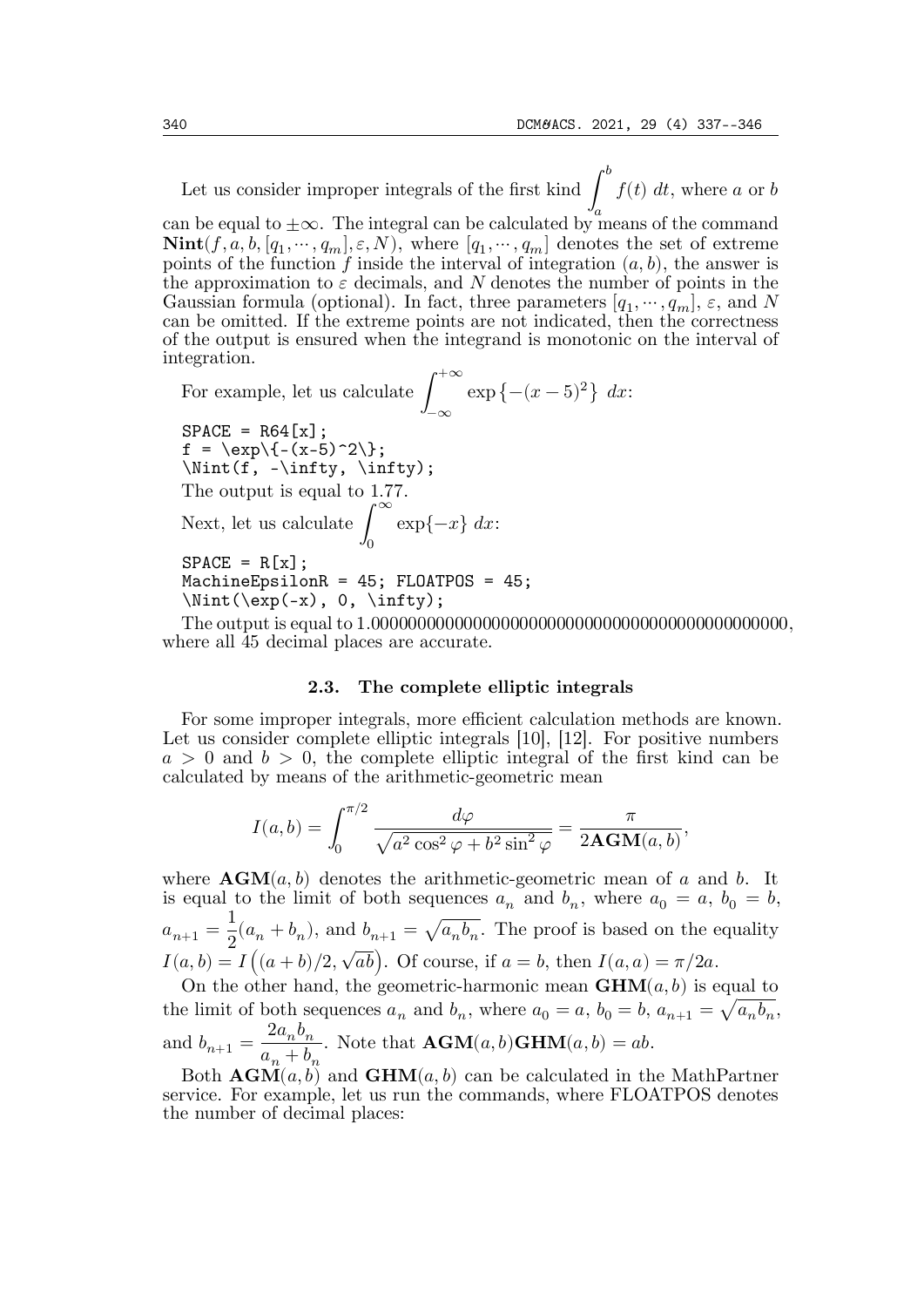$SPACE = R64$ [];  $FLOATPOS = 3;$  $a = \Delta G M(1, 5);$  $g = \left( \text{GHM}(1, 5) \right)$ ; \print(a, g);

The output is  $a = 2.604$  and  $q = 1.920$ .

The complete elliptic integral of the second kind can be calculated by means of **MAGM**(). It is also implemented in the MathPartner service. The modified arithmetic-geometric mean  $\text{MAGM}(a, b)$  is equal to the limit of the sequence  $a_n$ , where  $a_0 = a$ ,  $b_0 = b$ ,  $c_0 = 0$ ,  $a_{n+1} = a_n + b_n/2$ ,  $b_{n+1} = c_n + \sqrt{(a_n - c_n)(b_n - c_n)}$ , and  $c_{n+1} = c_n - \sqrt{(a_n - c_n)(b_n - c_n)}$ , ∫  $\pi/2$  $\overline{0}$  $\sqrt{a^2 \cos^2 \varphi + b^2 \sin^2 \varphi} d\varphi = \frac{\pi}{2}$  $\cdot \frac{\text{MAGM}(a^2, b^2)}{\Delta \text{GM}(a^2)}$  $\frac{\text{AGM}(a, b)}{\text{AGM}(a, b)}$ .

So, the circumference of an ellipse is equal to  $2\pi$  $\mathbf{MAGM}(a^2, b^2)$  $\overline{\text{AGM}(a, b)}$ , where a and *b* denote the semi-major and semi-minor axes.

#### **2.4. Other special functions**

The gamma function is defined via a convergent improper integral

$$
\Gamma(z) = \int_0^\infty x^{z-1} \exp\{-x\} \, dx,
$$

where  $\text{Re } z > 0$ . For any positive integer n,  $\Gamma(n) = (n-1)!$ . To calculate its value one can run the command  $\mathbf{Gamma}(z)$ .

The beta function, also called the Euler integral of the first kind, is also defined via another integral

$$
B(x,y) = \int_0^1 t^{x-1} (1-t)^{y-1} dt,
$$

where both inequalities hold  $\text{Re} x > 0$  and  $\text{Re} y > 0$ . It is closely related to the gamma function because  $B(x, y) = \Gamma(x)\Gamma(y)/\Gamma(x + y)$ .

To calculate its value one can run the command  $\textbf{Beta}(x, y)$ . For example, let us verify the equality  $B(2, 3) = 1/12$ :

```
SPACE = R64[];
FLOATPOS = 4;
\beta(2, 3);
```
The output is equal to 0.0833.

The binomial coefficients are **binom** $(n, k) = \binom{n}{k}$  $= \frac{n!}{\sqrt{16}}$  $\frac{n!}{k!(n-k)!}$ . For suit-∞

able function  $f$ , the Laplace transform is the integral  $\int$  $\overline{0}$  $f(t)e^{-st} dt$ .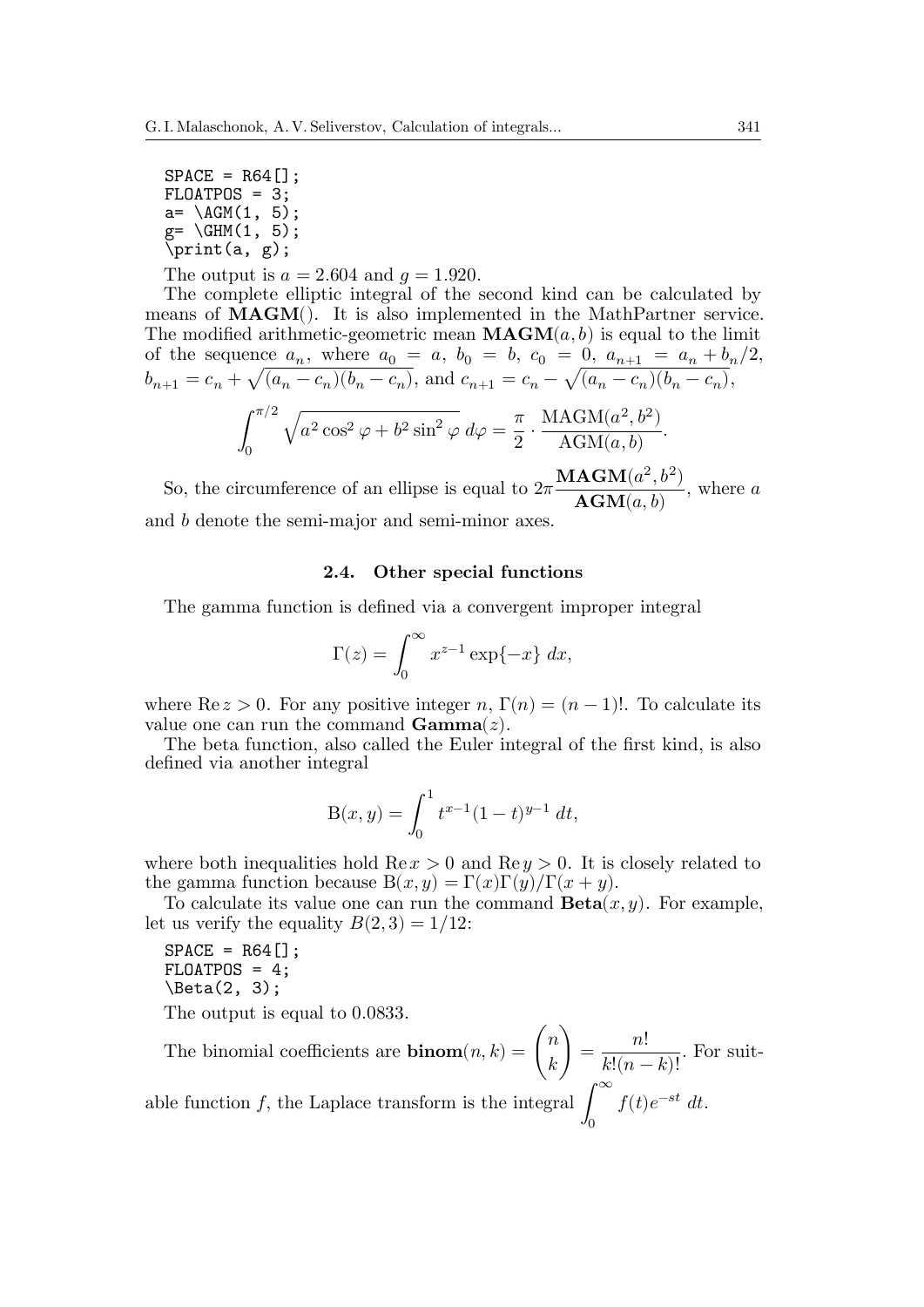To calculate the Laplace transform one can run **laplaceTransform**(). The inverse Laplace transform can be calculated by **inverseLaplaceTransform**(). Let us consider an example:

 $SPACE = R64[t];$  $L = \langle \text{LaplaceTransform}(\exp(3t)) \rangle$ The output is  $L = \frac{1.0}{t - 3.0}$ . Next, let us calculate the inverse transform:  $SPACE = R64[t];$  $F = \infty$ : F = \inverseLaplaceTransform(1/(t - 3)); The output is  $F = e^{3t}$ .

## **3. The Lagutinski determinant**

The Lagutinski method allows us to search for rational integrals of a given differential ring [21], [24], [25]. Therefore, it can be used to integrate ordinary differential equations in symbolic form [7], [23].

Let us consider the differential ring  $\mathbb{Q}[x, y]$  of bivariate polynomials over the field Q, where the differentiation is given by  $D = p(x, y) \frac{\partial}{\partial x} + q(x, y) \frac{\partial}{\partial y}$ .

Let us consider an infinite matrix whose entries are monomials. The first row consists of all bivariate monomials with graduated lexicographical ordering  $m_1, m_2, \dots$  The second row consists of the first derivatives  $Dm_1, Dm_2, \dots$ The third row consists of the second derivatives  $D^2m_1$ ,  $D^2m_2$ , ..., and so on.

In particular, both monomials  $m_2$  and  $m_3$  are linear. For  $N = \frac{1}{2}(d+1)(d+2)$ ,

the monomial  $m_N$  is the last monomial of degree d.

The Lagutinski determinant of order  $n$  with respect to the differentiation  $D$ is a leading principal minor of order  $n$  in this matrix. Of course, the first order Lagutinski determinant is equal to 1. To calculate the Lagutinski determinant of order  $n$  with respect to the differentiation  $D$  one can run the command  $\det L(n, |p, x, q, y|).$ 

The significance of this determinant is explained by the following result that was previously obtained by Lagutinski [24], [25], but presented here in a modern formulation, cf. [7], [23]. A non-constant rational function  $f \in \mathbb{Q}(x, y)$  is called an integral when Df vanishes identically.

**Theorem 1 (Lagutinski).** Given a differentiation D and a positive inte $ger d > 0$ . The Lagutinski determinant of order  $N = \frac{1}{2}(d+1)(d+2)$  vanishes *if and only if there exists a rational integral whose numerator and denominator are of degree at most .*

For example, if the differentiation is given by  $D = \frac{\partial}{\partial x} +$  $\partial$  $\frac{\delta}{\partial y}$ , then  $D(x - y) = 0$ . In accordance with Theorem 1, the third order Lagutinski determinant vanishes: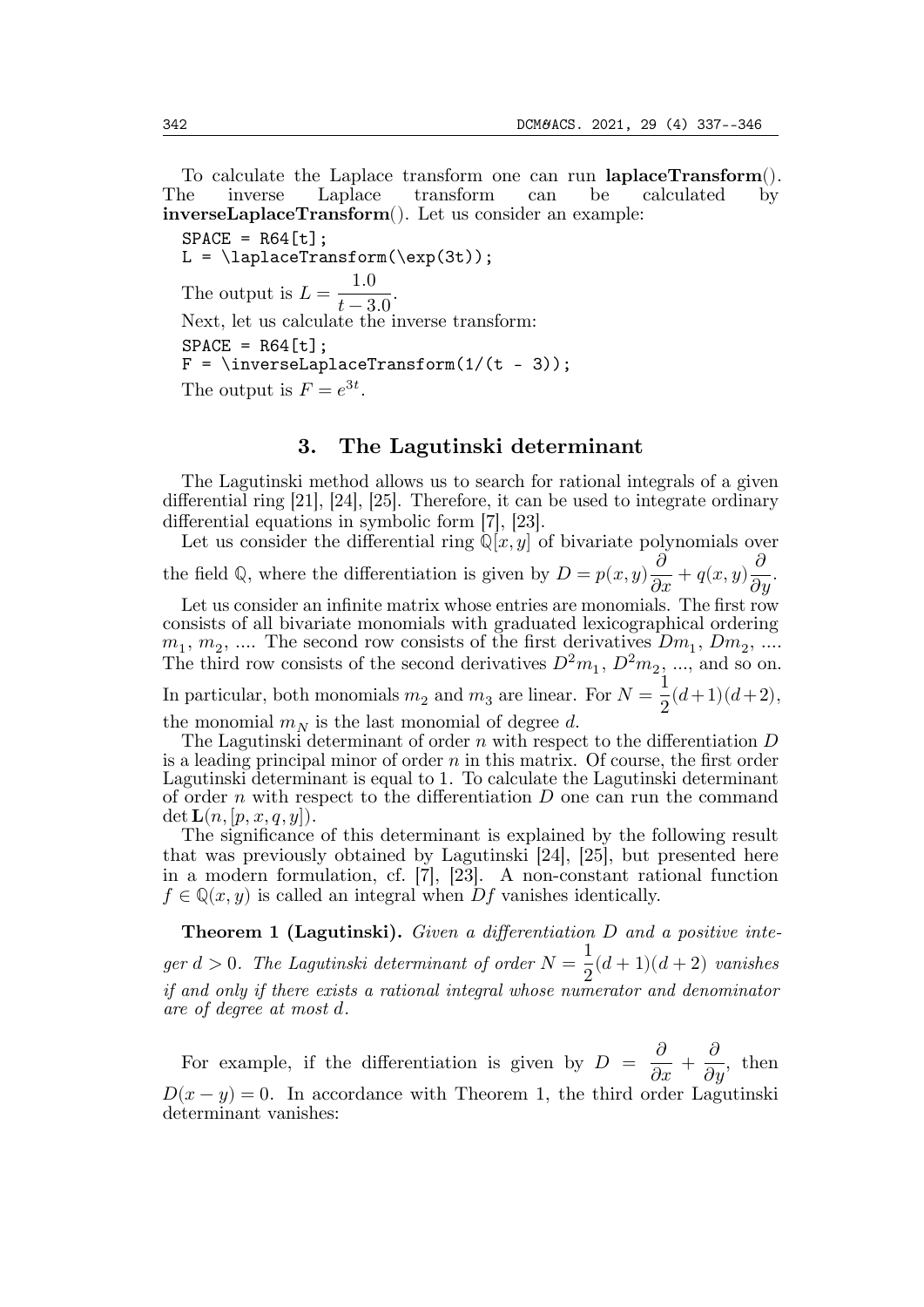$SPACE = Q[x, y];$  $p = 1$ ;  $q = 1$ ;  $\det L(3, [p, x, q, y])$ ; The output is equal to zero.

Next, if the differentiation is given by  $D = x \frac{\partial}{\partial x} - y \frac{\partial}{\partial x}$  $\partial$  $\frac{\partial}{\partial y}$ , then  $D(xy) = 0$ .

In accordance with Theorem 1, the sixth order Lagutinski determinant vanishes. Moreover, the fifth order Lagutinski determinant vanishes too because the fifth monomial coincides with the integral:

 $SPACE = Q[x, y];$  $p = x; q = -y;$ \detL(5, [p, x, q, y]);

The output is equal to zero. But the third order Lagutinski determinant is equal to  $-2xy$ . Thus, there does not exist any integral whose numerator and denominator are linear. Contrariwise, if the differentiation is given by  $D = x \frac{\partial}{\partial x} + y \frac{\partial}{\partial x}$  $\partial$  $\frac{\partial}{\partial y}$ , then  $D\left(\right)$  $x-y\lambda$  $\left(\frac{x-y}{x+y}\right) = 0.$  In accordance with Theorem 1, the third order Lagutinski determinant vanishes:

 $SPACE = Q[x, y];$  $p = x$ ;  $q = y$ ; \detL(3, [p, x, q, y]);

The output is equal to zero.

## **4. Conclusion**

The MathPartner service has become better and allows us to solve new problems in geometry and physics. MathPartner supports both symbolic and numerical integration of elementary functions. Moreover, some special functions can be calculated using fast algorithms.

### **References**

- [1] G. I. Malaschonok, "Application of the MathPartner service in education," *Computer Tools in Education*, no. 3, pp. 29–37, 2017, in Russian.
- [2] G. I. Malaschonok, "MathPartner computer algebra," *Programming and Computer Software*, vol. 43, pp. 112–118, 2017. DOI: 10 . 1134 / S0361768817020086.
- [3] G. I. Malaschonok and I. A. Borisov, "About MathPartner web service," *Tambov University Reports. Series: Natural and Technical Sciences*, vol. 19, no. 2, pp. 512–516, 2014, in Russian.
- [4] G. I. Malaschonok and M. A. Rybakov, "Solving systems of linear differential equations and calculation of dynamic characteristics of control systems in a web service MathPartner," *Tambov University Reports. Series: Natural and Technical Sciences*, vol. 19, no. 2, pp. 517– 529, 2014, in Russian.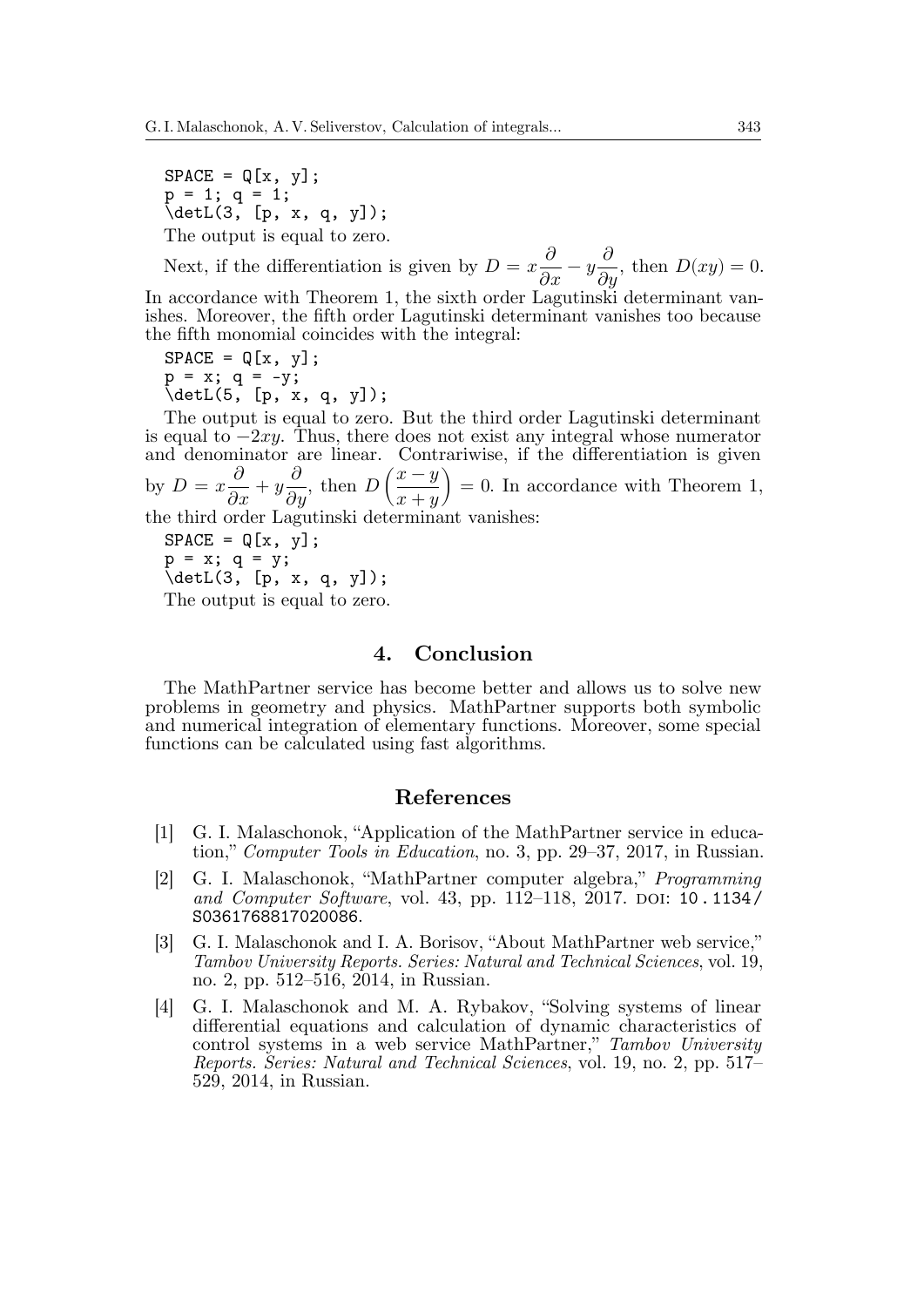- [5] A. M. Kotochigov and A. I. Suchkov, "A method for reducing iteration in algorithms for building minimal additive chains," *Computer Tools in Education*, no. 1, pp. 5–18, 2020, in Russian. DOI: 10.32603/2071- 2340-2020-1-5-18.
- [6] M. D. Malykh, A. L. Sevastianov, and L. A. Sevastianov, "About symbolic integration in the course of mathematical analysis," *Computer Tools in Education*, no. 4, pp. 94–106, 2019, in Russian. DOI: 10.32603/ 2071-2340-2019-4-94-106.
- [7] M. D. Malykh, L. A. Sevastianov, and Yu Ying, "On algebraic integrals of a differential equation," *Discrete and continuous models and applied computational science*, vol. 27, no. 2, pp. 105–123, 2019. DOI: 10.22363/ 2658-4670-2019-27-2-105-123.
- [8] M. D. Malykh, L. A. Sevastianov, and Yu Ying, "On symbolic integration of algebraic functions," *Journal of Symbolic Computation*, vol. 104, pp. 563–579, 2021. DOI: 10.1016/j.jsc.2020.09.002.
- [9] A. V. Seliverstov, "Heuristic algorithms for recognition of some cubic hypersurfaces," *Programming and Computer Software*, vol. 47, pp. 50– 55, 2021. DOI: 10.1134/S0361768821010096.
- [10] J. M. Borwein and P. B. Borwein, "The arithmetic-geometric mean and fast computation of elementary functions," *SIAM Review*, vol. 26, no. 3, pp. 351–366, 1984. DOI: 10.1137/1026073.
- [11] K. Y. Malyshev, "Calculation of special functions arising in the problem of diffraction by a dielectric ball," *Discrete and Continuous Models and Applied Computational Science*, vol. 29, no. 2, pp. 146–157, 2021. DOI: 10.22363/2658-4670-2021-29-2-146-157.
- [12] S. Adlaj, "An eloquent formula for the perimeter of an ellipse," *Notices of the American Mathematical Society*, vol. 59, no. 8, pp. 1094–1099, 2012. DOI: 10.1090/noti879.
- [13] N. J. Mariani, G. D. Mazza, O. M. Martinez, and G. F. Barreto, "Evaluation of radial voidage profiles in packed beds of low-aspect ratios," *The Canadian Journal of Chemical Engineering*, vol. 78, no. 6, pp. 1133–1137, 2000. DOI: 10.1002/cjce.5450780614.
- [14] B.-X. Xu, Y. Gao, and M.-Z. Wang, "Particle packing and the mean theory," *Physics Letters A*, vol. 377, no. 3–4, pp. 145–147, 2013. DOI: 10.1016/j.physleta.2012.11.022.
- [15] R. H. Risch, "The problem of integration in finite terms," *Transactions of the American Mathematical Society*, vol. 139, pp. 167–189, 1969. DOI: 10.2307/1995313.
- [16] R. H. Risch, "The solution of the problem of integration in finite terms," *Bulletin of the American Mathematical Society*, vol. 76, no. 3, pp. 605– 608, 1970. DOI: 10.1090/S0002-9904-1970-12454-5.
- [17] M. Bronstein, "The transcendental Risch differential equation," *Journal of Symbolic Computation*, vol. 9, pp. 49–60, 1990. DOI: 10.1016/S0747- 7171(08)80006-5.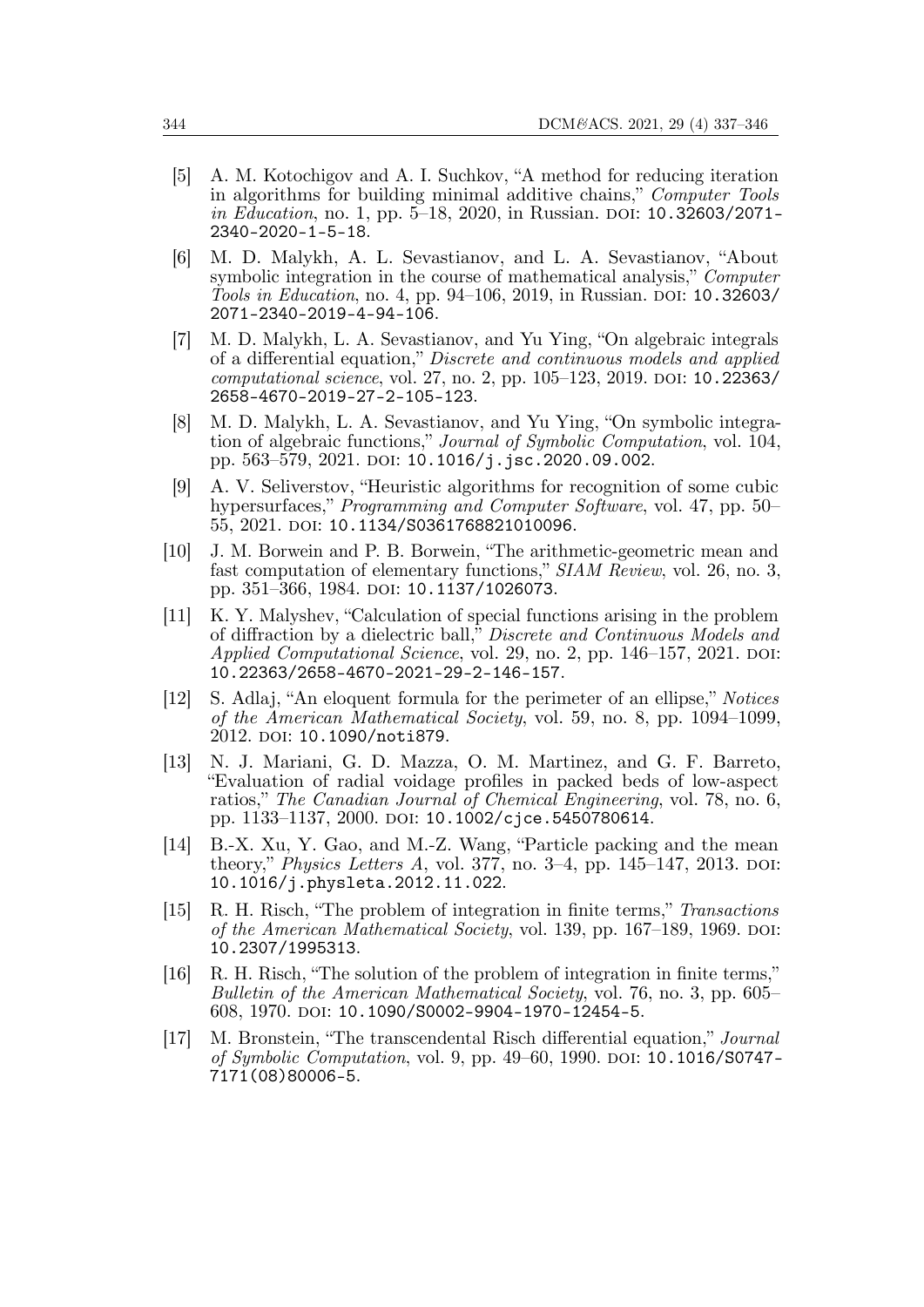- [18] S. M. Tararova, "To the problem of constructing an algorithm for symbolic integration," *Tambov University Reports. Series: Natural and Technical Sciences*, vol. 17, no. 2, pp. 607–616, 2012, in Russian.
- [19] V. A. Korabelnikov, "Symbolic integration algorithms in CAS MathPartner," *Tambov University Reports. Series: Natural and Technical Sciences*, vol. 24, no. 125, pp. 75–89, 2019, in Russian. DOI: 10.20310/1810- 0198-2019-24-125-75-89.
- [20] V. A. Korabelnikov, "Procedural interpretation of symbolic integration algorithms in MathPartner system," *Tambov University Reports. Series: Natural and Technical Sciences*, vol. 24, no. 126, pp. 166–178, 2019, in Russian. DOI: 10.20310/1810-0198-2019-24-126-166-178.
- [21] V. A. Dobrovol'skii, N. V. Lokot', and J.-M. Strelcyn, "Mikhail Nikolaevich Lagutinskii (1871–1915): Un Mathématicien Méconnu," *Historia Mathematica*, vol. 25, no. 3, pp. 245–264, 1998. DOI: 10.1006/hmat. 1998.2194.
- [22] V. A. Dobrovol'skii, N. V. Lokot', and J.-M. Strelcyn, "Mikhail Nikolaevich Lagutinskii (1871–1915)," *Istoriko-Matematicheskie Issledovaniya*, vol. 6, pp. 111–127, 2001, in Russian.
- [23] M. D. Malykh, "On application of M. N. Lagutinski method to integration of differential equations in symbolic form. Part 1," *RUDN Journal of Mathematics, Information Sciences and Physics*, vol. 25, no. 2, pp. 103– 112, 2017, in Russian. DOI: 10.22363/2312-9735-2017-25-2-103-112.
- [24] M. N. Lagoutinsky, "Application des opérations polaires à l'intégration des équations différ. ordinaires sous forme finie," *Communications de la Société mathématique de Kharkow. 2-ée série*, vol. 12, pp. 111–243, 1911, in Russian.
- [25] M. N. Lagoutinsky, "Sur certains polynômes, liés à l'intégration algébrique des équations différentielles ordinaires algébriques," *Communications de la Société mathématique de Kharkow. 2-ée série*, vol. 13, no. 4–5, pp. 200–224, 1912, in Russian.

## **For citation:**

G. I. Malaschonok, A. V. Seliverstov, Calculation of integrals in MathPartner, Discrete and Continuous Models and Applied Computational Science 29 (4) (2021) 337–346. DOI: 10.22363/2658-4670-2021-29-4-337-346.

#### **Information about the authors**:

**Malaschonok, Gennadi I.** — Doctor of Physical and Mathematical Sciences, Professor, Department of Informatics, National University of Kyiv-Mohyla Academy (NaUKMA) (e-mail: malaschonok@gmail.com, phone: +380444256064, ORCID: https://orcid.org/0000-0002-9698-6374, ResearcherID: F-8856-2015, Scopus Author ID: 14054474400)

**Seliverstov, Alexandr V.** — Candidate of Physical and Mathematical Sciences, Leading researcher, Institute for Information Transmission Problems of the Russian Academy of Sciences (e-mail: slvstv@iitp.ru, phone: +74956943338, ORCID: https://orcid.org/0000-0003-4746-6396, ResearcherID: W-1003-2018, Scopus Author ID: 10439983500)